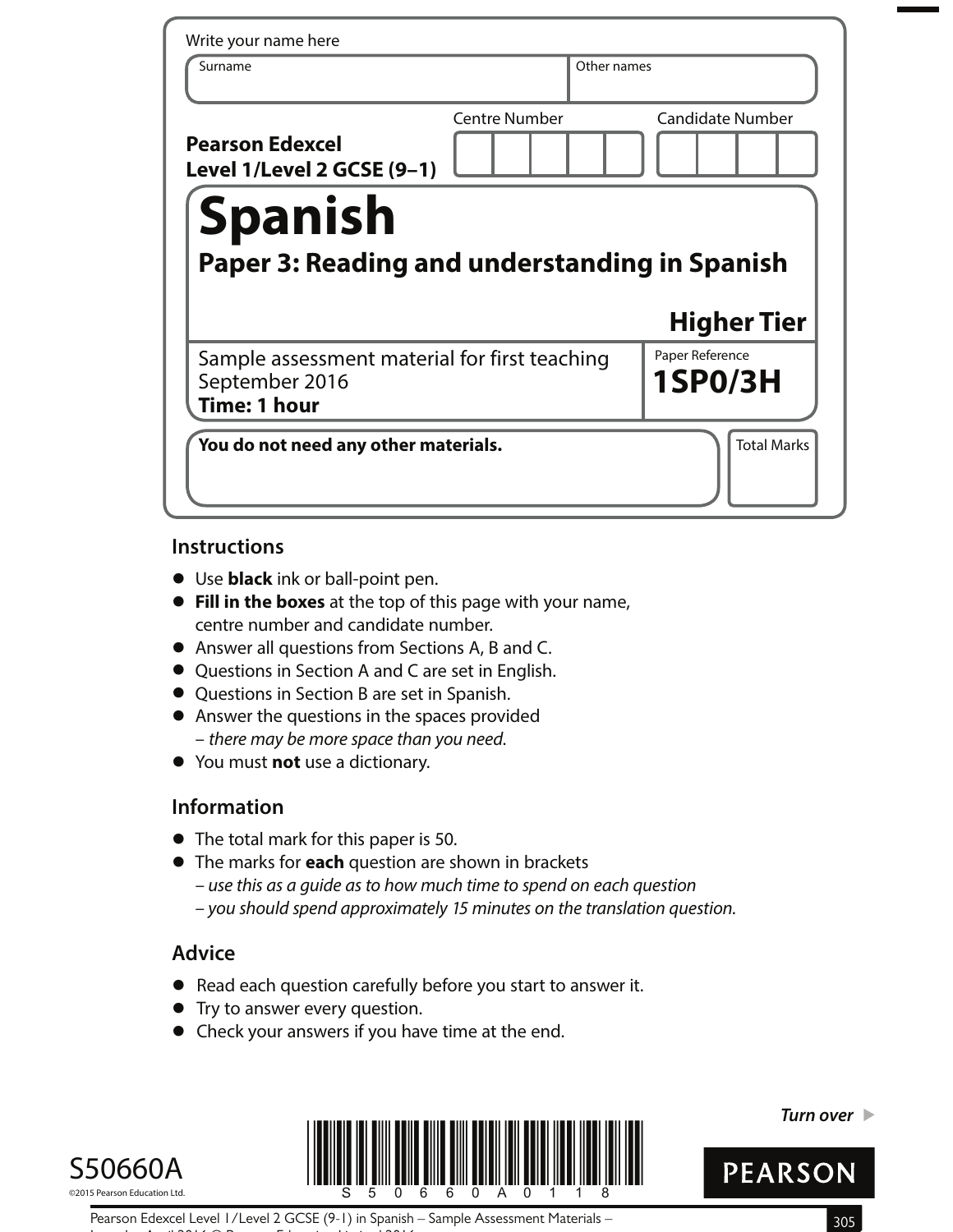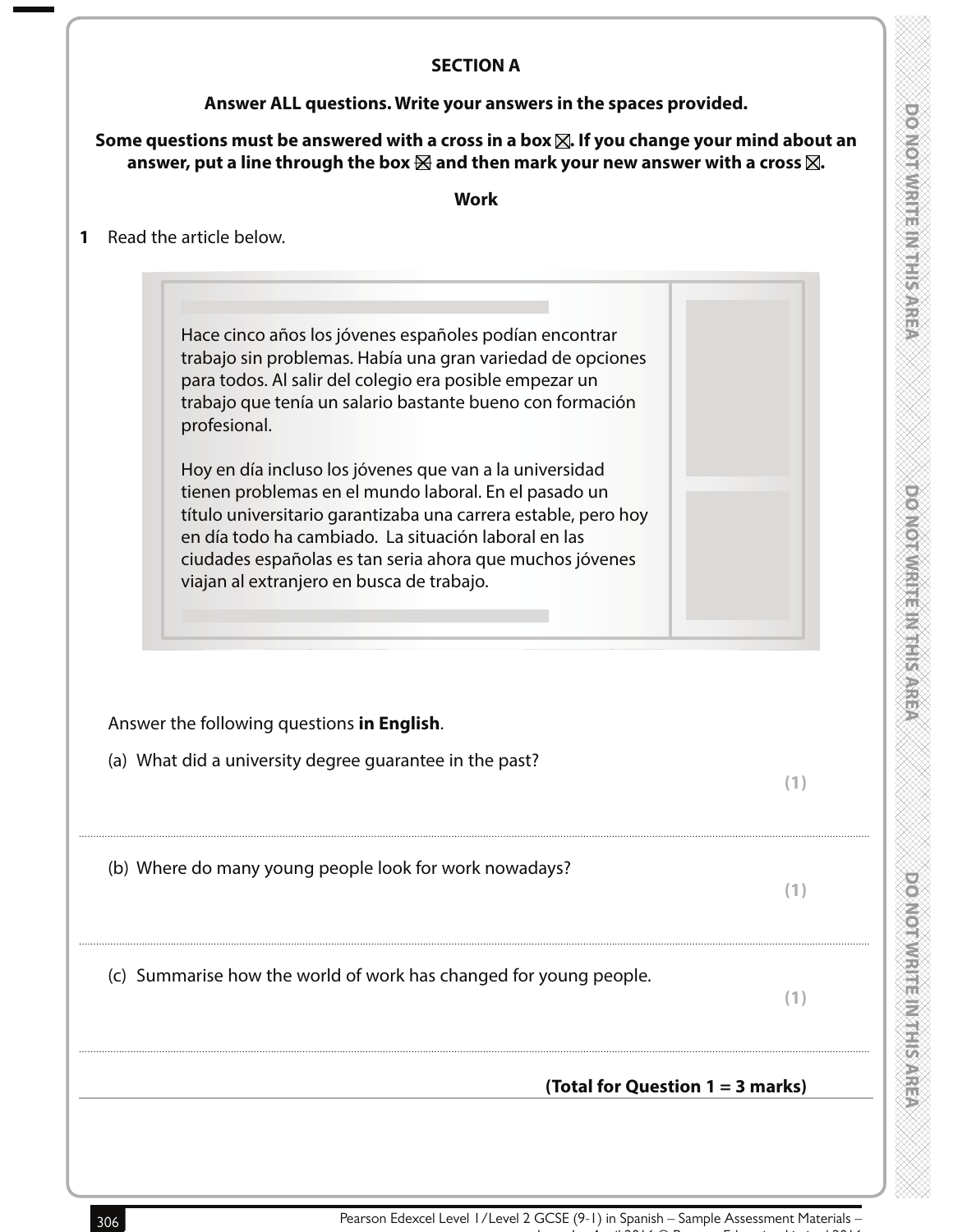|              | Manolito Gafotas: Un cumpleaños feliz by Elvira Lindo                                                                                                                                                                                     |     |
|--------------|-------------------------------------------------------------------------------------------------------------------------------------------------------------------------------------------------------------------------------------------|-----|
| $\mathbf{2}$ | Read the text about what Manolito says about his family.                                                                                                                                                                                  |     |
|              | Mi abuelo no quiere celebrar su cumpleaños. Dice que<br>no y que no. -- ¡Que no! Los viejos no celebran el<br>cumpleaños, eso no se ha visto nunca.<br>Mi madre le dice:<br>-Pero papá, ochenta años no se cumplen todos                  |     |
|              | los días.<br>-Gracias a Dios-dice mi abuelo. Además, en las<br>fiestas de cumpleaños, la gente te regala bufandas para<br>el frío, te llenan el armario de bufandas. Ni una corbata,<br>ni un frasco de colonia, que es lo que yo quiero. |     |
|              | -iSí, abuelo, dí que sí! Nosotros te prepararemos la<br>fiesta, tú invitarás a tus amigos, mis padres van a<br>comprar las bebidas y mi tía la comida.                                                                                    |     |
|              | Answer the following questions in English. You do not need to write in full sentences.                                                                                                                                                    |     |
|              | (a) Who doesn't celebrate birthdays?                                                                                                                                                                                                      |     |
|              |                                                                                                                                                                                                                                           | (1) |
|              | (b) How old will Manolito's grandfather be?                                                                                                                                                                                               | (1) |
|              | (c) What present does his grandfather not like to receive?                                                                                                                                                                                | (1) |
|              | (d) Who will buy the food for the party?                                                                                                                                                                                                  | (1) |

**PONOTIVIRITEIN THE AREA** 

**DONOTWRITE INTHIS AREA** 

**DOMOTWRITEIN THIS AREA**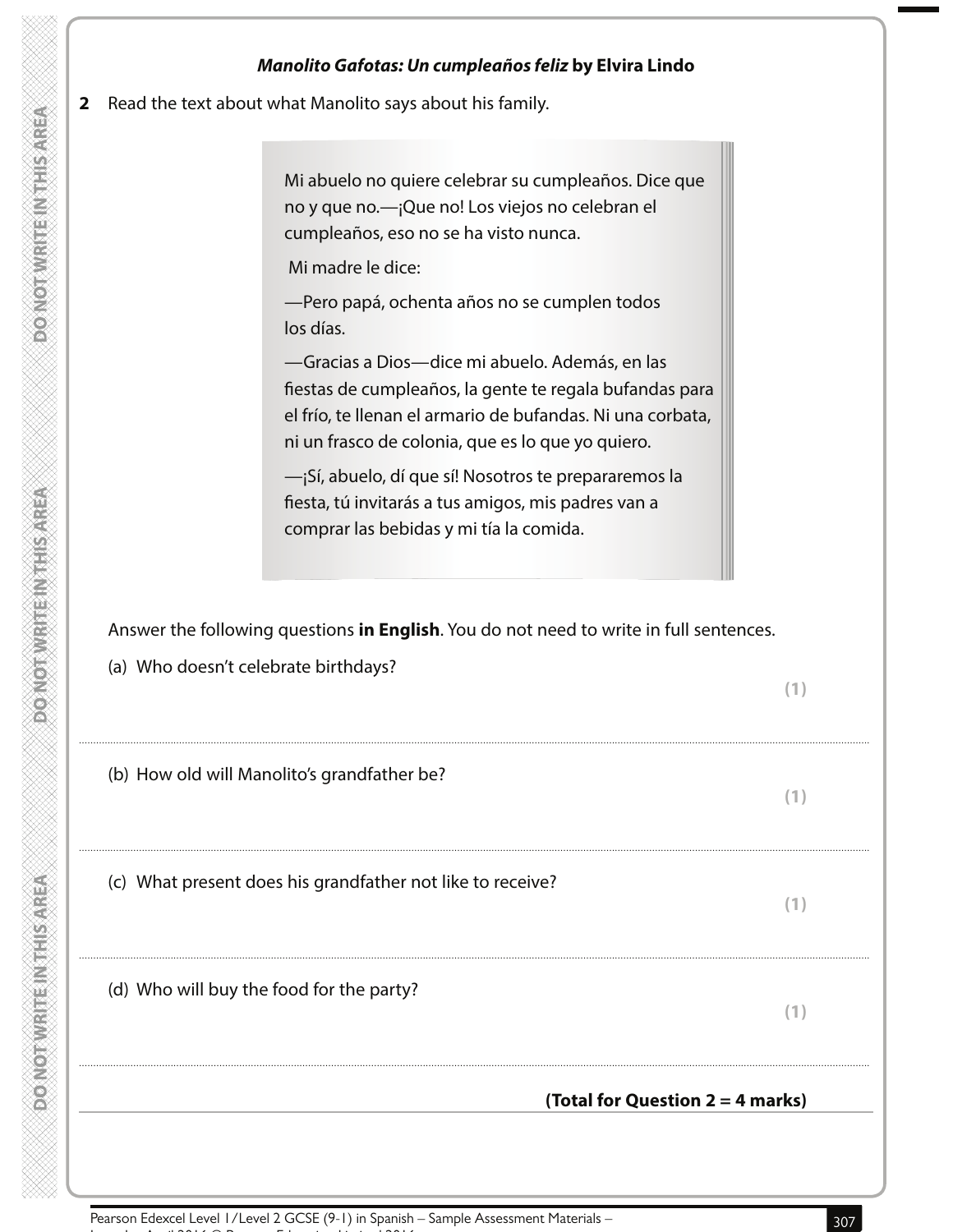#### **When I was young**

#### **3** Read what these two people have written about their childhoods.

**Ramón:** En mi familia éramos muchos y cuando nos reuníamos todos, hacíamos grandes fiestas. Mientras nuestros padres charlaban, los niños jugábamos todo el día fuera, corríamos sin parar, montábamos bicis sin cascos y solo volvíamos, muertos de hambre, cuando era la hora de la merienda. Como no había móviles, nadie podía localizarnos.

**Mercedes:** Mi madre pasaba mucho tiempo conmigo, ya que no tenía que dividirse entre múltiples tareas laborales y domésticas. Las funciones estaban muy bien delimitadas: mi padre en la fábrica y mi madre en casa. Los otros parientes vivían muy cerca y a mí me encantaba estar con mis primas, leíamos mucho y nunca nos aburríamos porque también teníamos muchos juegos para divertirnos: el ajedrez, las damas y otros.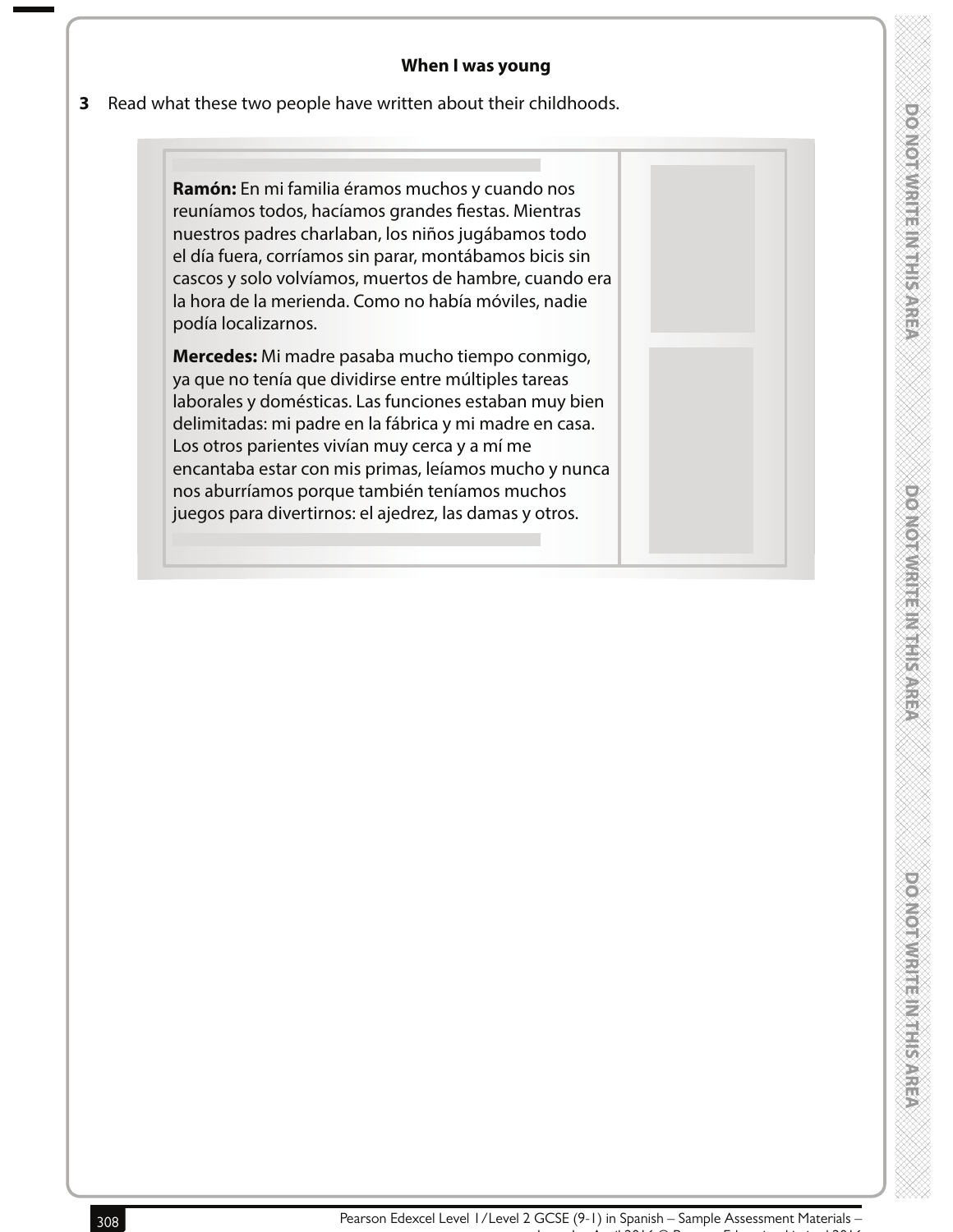| Answer the questions in English. You do not need to write in full sentences.<br>(a) What does Ramón say about the size of his family? |                                  |
|---------------------------------------------------------------------------------------------------------------------------------------|----------------------------------|
|                                                                                                                                       | (1)                              |
| (b) What did the parents do while Ramón and the other children played?                                                                | (1)                              |
|                                                                                                                                       |                                  |
| (c) What prompted Ramón and the other children to go back home?                                                                       | (1)                              |
|                                                                                                                                       |                                  |
| (d) Why was Mercedes' mother able to spend a lot of time with her?                                                                    | (1)                              |
| (e) What was Mercedes' relationship with her cousins like?                                                                            |                                  |
|                                                                                                                                       | (1)                              |
|                                                                                                                                       | (Total for Question 3 = 5 marks) |
|                                                                                                                                       |                                  |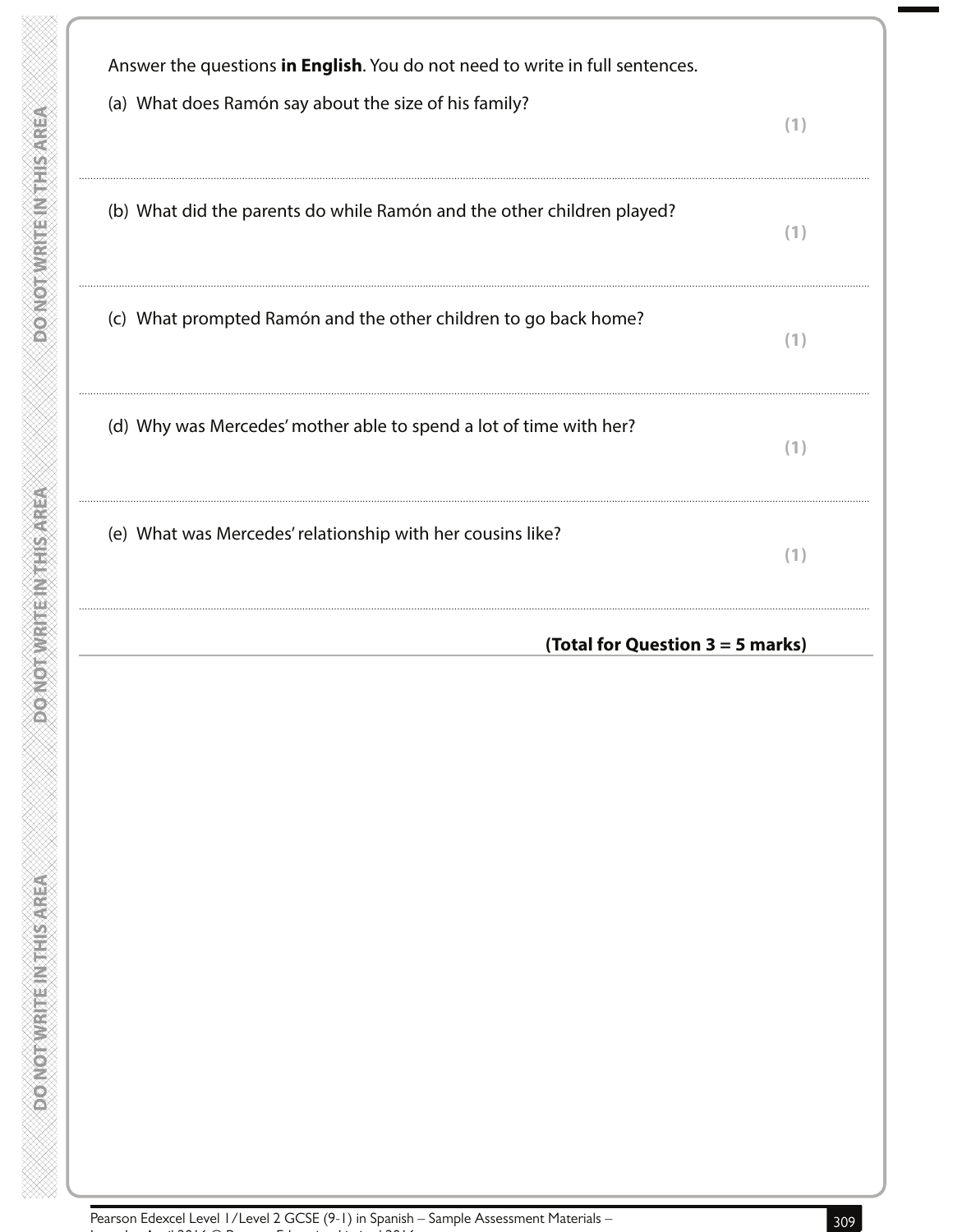#### **4** Read the extract from the text. Andrea is an 18-year-old girl who is moving to Barcelona.

Por dificultades en el último momento para adquirir billetes, llegué a medianoche en un tren distinto del que había anunciado y con bastante retraso. Era la primera vez que viajaba sola, pero no estaba asustada; por el contrario, me parecía una aventura agradable el poder disfrutar de aquella profunda libertad en la noche. Rodeada de los otros viajeros con sus cervezas, bocadillos y libros, en su lugar, yo soñé con el futuro.

Al salir del tren empecé a seguir el rumbo de la masa humana que, cargada de maletas, se dirigía a la salida. Mi equipaje era una maleta de cuero llena pero la podía llevar yo misma por toda la fuerza de mi juventud. Recuerdo que esto no era lo que esperaba, el ruido era insoportable y la gente corría a coger los escasos taxis o luchaba por subir al autobús.

Complete the sentences by putting a cross  $\boxtimes$  in the correct box for each question.

**Ejemplo:** Andrea arrived in Barcelona…

| $\boxtimes$ 1  | <b>A</b> during the night     |
|----------------|-------------------------------|
| $\mathbb{X}$ i | <b>B</b> during the afternoon |
| $\boxtimes$    | $C$ during the morning        |
| $\times$ 1     | <b>D</b> during the evening   |

(i) Before starting her journey Andrea had problems…

| $\times$ 1 | <b>A</b> arriving on time               |
|------------|-----------------------------------------|
| IXI I      | <b>B</b> getting tickets                |
|            | $\blacksquare$ <b>C</b> changing trains |
| $\times$ 1 | <b>D</b> finding the platform           |

ENGEL BRANDEN MEDICINE

**DOMORATION ENTRY**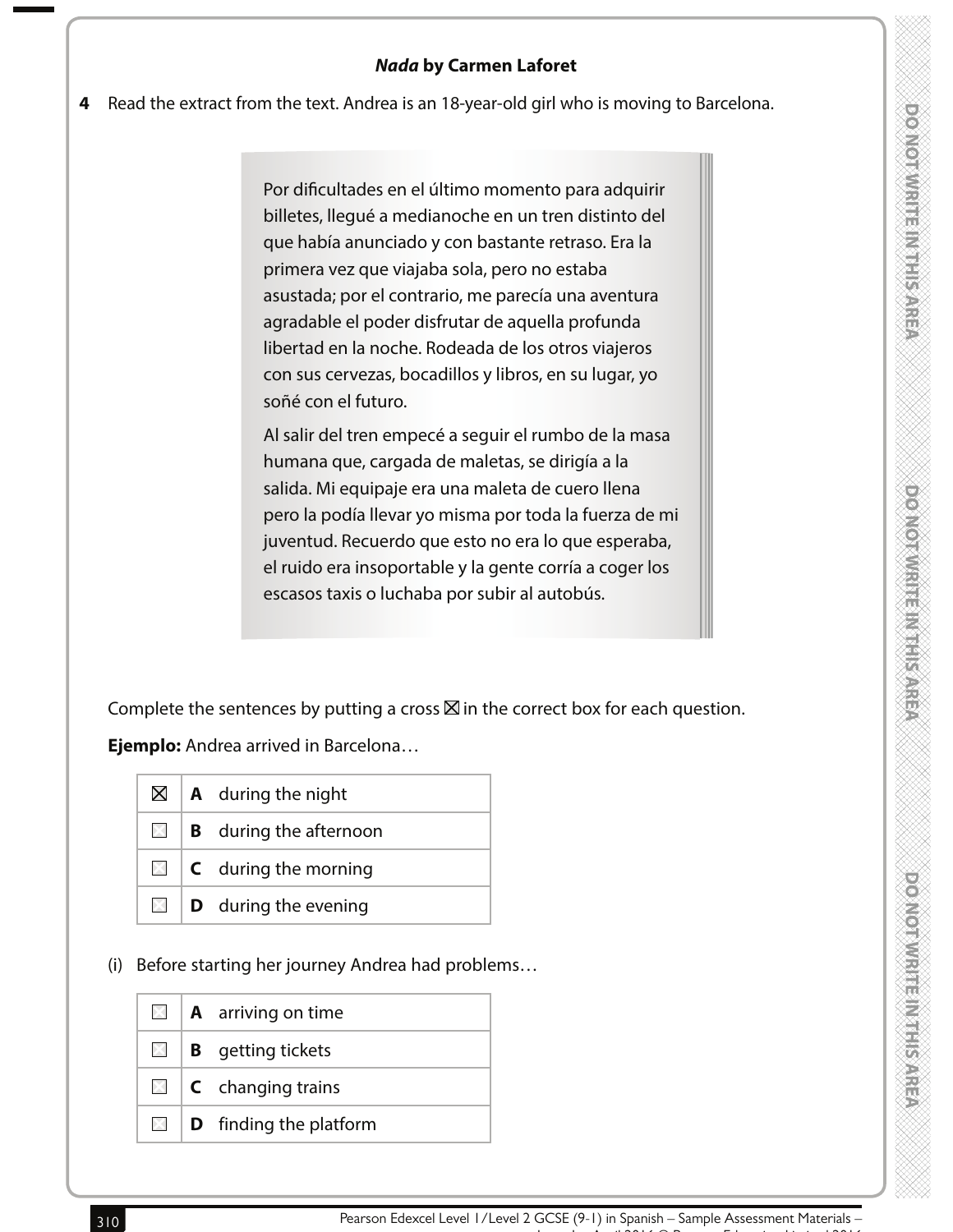**ABRANDED MENTION OF CREA** 

**PONOTWEITEINTHIS AREA** 

**ABINGSILLENNEEDWALOWOOD** 

|       | $\Box$   <b>A</b> in a group |
|-------|------------------------------|
|       | $\Box$ <b>B</b> with family  |
|       | $\boxtimes$   C by herself   |
| IXI I | <b>D</b> with a friend       |

(iii) During the journey Andrea was feeling…

|  | $\blacksquare$   A excited       |
|--|----------------------------------|
|  | $\blacksquare$   <b>B</b> afraid |
|  | $\Box$   C hungry                |
|  | $\Box$   <b>D</b> upset          |

(iv) Andrea's luggage was…

|  | $\Box$   A light        |
|--|-------------------------|
|  | $\boxtimes$ B old       |
|  | $\Box$   <b>C</b> small |
|  | $\Box$   <b>D</b> heavy |

(v) Andrea's first impressions of Barcelona were…

|  | $\blacksquare$   <b>A</b> exciting  |
|--|-------------------------------------|
|  | $\Box$ <b>B</b> negative            |
|  | $\Box$ <b>C</b> positive            |
|  | $\boxtimes$   <b>D</b> unsurprising |

# **(Total for Question 4 = 5 marks)**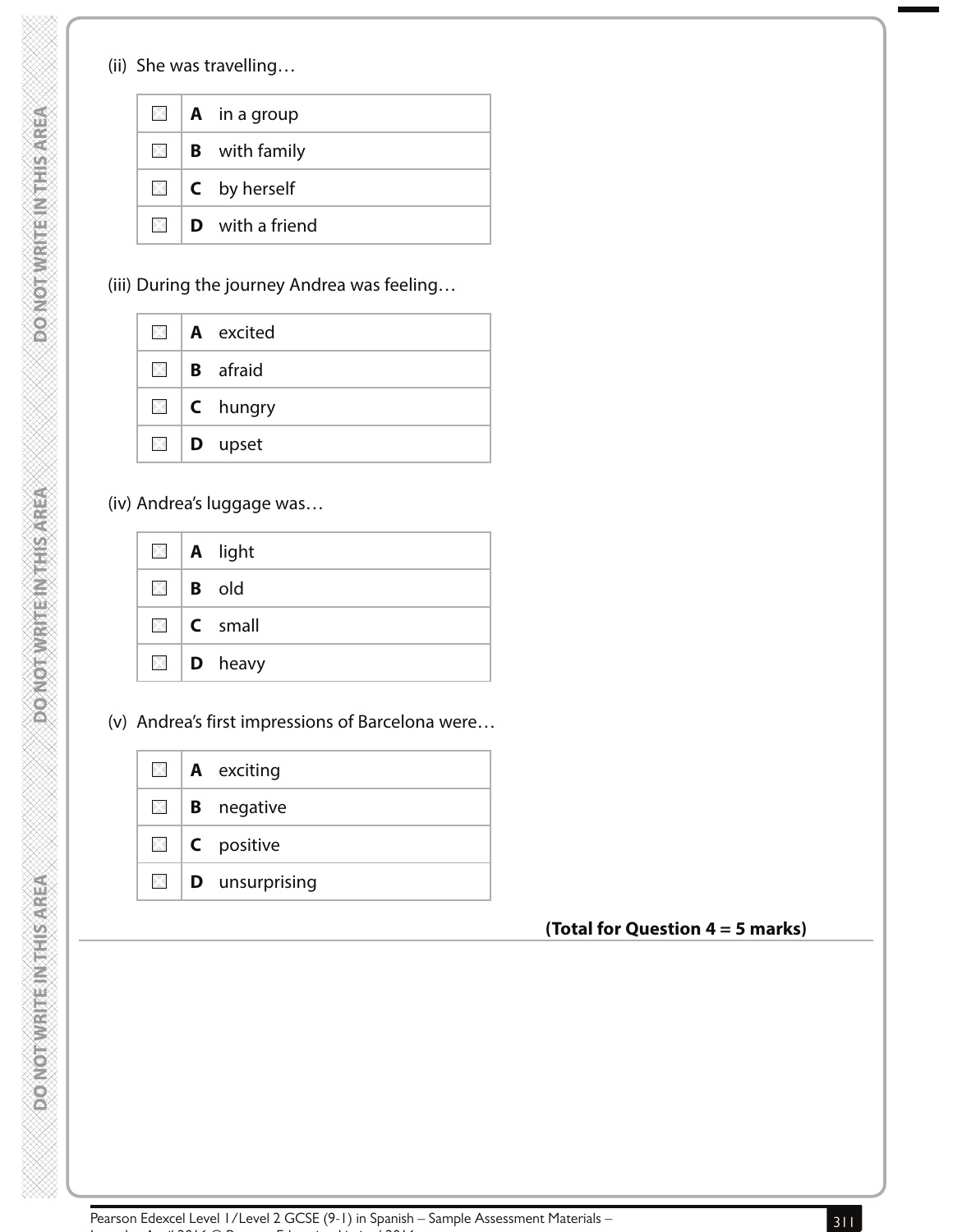# **SOL Spanish Language Schools**

**5** Read what these employees say about their company 'SOL'.

| www.sol.es |                                                                                                                                                                                                                                                                                                                                                                               |
|------------|-------------------------------------------------------------------------------------------------------------------------------------------------------------------------------------------------------------------------------------------------------------------------------------------------------------------------------------------------------------------------------|
|            |                                                                                                                                                                                                                                                                                                                                                                               |
| Ana        | La compañía SOL tiene escuelas en varias ciudades andaluzas donde se<br>puede aprender español. Nuestras escuelas ofrecen cursos para jóvenes<br>ingleses de todos los niveles impartidos por nativos titulados y<br>especializados en la enseñanza de español a niños y adolescentes.                                                                                        |
| Jaime      | Ofrecemos cursos intensivos de 30 horas por semana en un contexto de<br>inmersión, que no están recomendados para todos sino más bien para<br>jóvenes que se están preparando para un examen específico.                                                                                                                                                                      |
| Luisa      | Pese a la creciente competencia de muchas otras escuelas en esta área, las<br>inscripciones en SOL han ido aumentando. Una razón puede ser que SOL<br>cobra menos que otras, ya que todo está incluido. El primer día de clases los<br>profesores reparten a los alumnos todo lo que se usará en el curso.                                                                    |
| Ignacio    | No todo es estudiar, también hay que divertirse y por eso ofrecen<br>actividades culturales y deportivas diariamente y viajes cada quincena:<br>podrás bailar flamenco en Sevilla o visitar la Mezquita en Córdoba. Con los<br>programas flexibles tendrás la posibilidad de combinar destinos en<br>diferentes ciudades sin ningún coste adicional, ni reservada anticipada. |
|            |                                                                                                                                                                                                                                                                                                                                                                               |

 $\begin{array}{c|c|c|c|c|c} \hline \ast & \circ & \ast & \bullet \end{array}$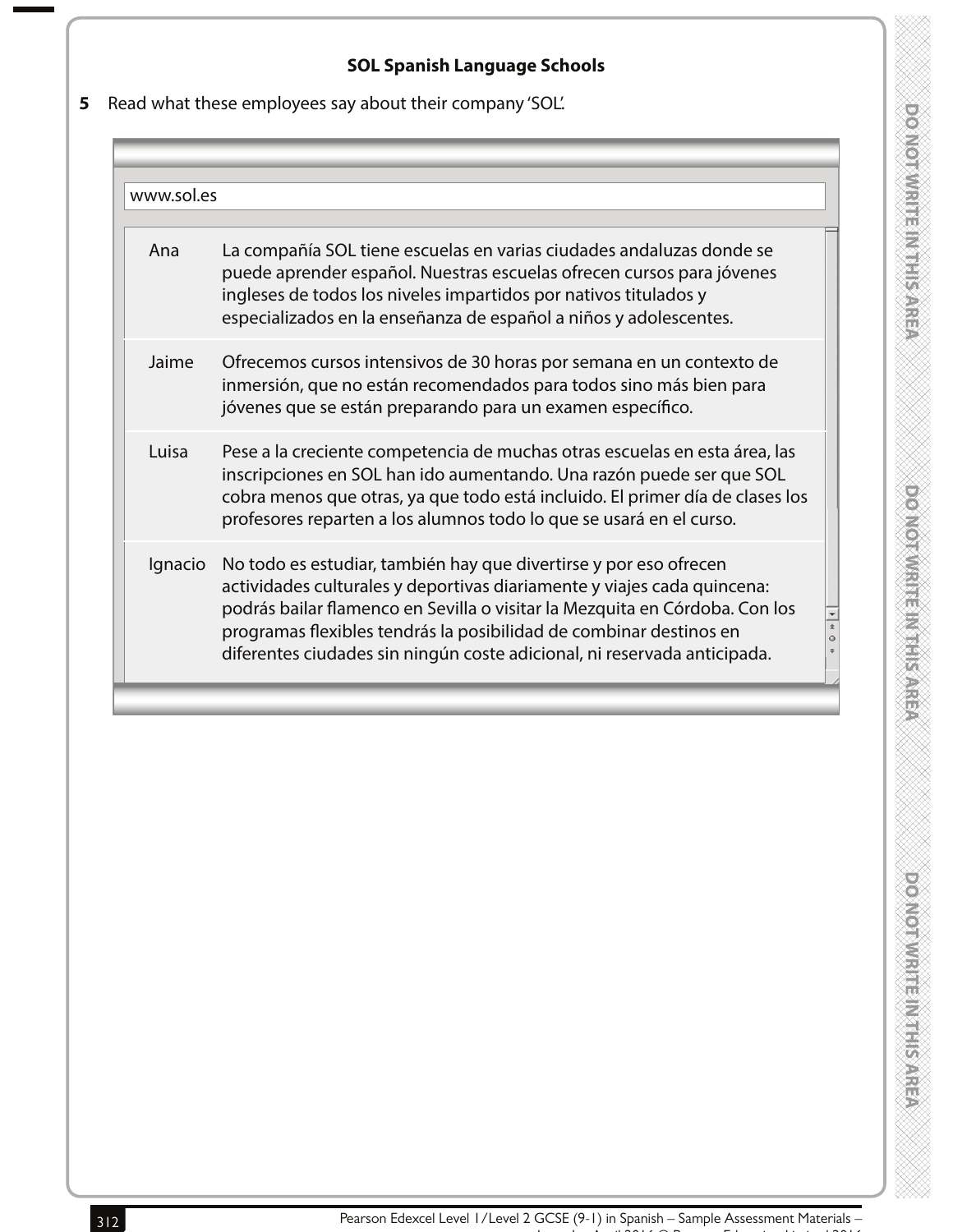| twice or not at all. |                                         | Enter either Ana, Jaime, Luisa or Ignacio in the gaps below. Some names may be used       |     |
|----------------------|-----------------------------------------|-------------------------------------------------------------------------------------------|-----|
|                      |                                         | <b>Example:</b> And And Example: And And Says that SOL language schools are in Andalucía. |     |
|                      |                                         |                                                                                           | (1) |
|                      |                                         |                                                                                           | (1) |
|                      |                                         | (c) <b>Manual Example 2</b> mentions that SOL schools are the cheapest in the area.       | (1) |
|                      |                                         |                                                                                           | (1) |
|                      |                                         | Answer the following questions in English. You do not need to write in full sentences.    |     |
|                      | (e) How often do excursions take place? |                                                                                           | (1) |
|                      |                                         | (f) For which students are the intensive courses recommended?                             | (1) |
|                      |                                         | (Total for Question $5 = 6$ marks)                                                        |     |
|                      |                                         |                                                                                           |     |
|                      |                                         |                                                                                           |     |
|                      |                                         |                                                                                           |     |
|                      |                                         |                                                                                           |     |
|                      |                                         |                                                                                           |     |
|                      |                                         |                                                                                           |     |

**DO NOT WRITEINTHIS AREA** 

DO NOT WRITE IN THIS AREA

**DONOTWRITEINTHIS AREA**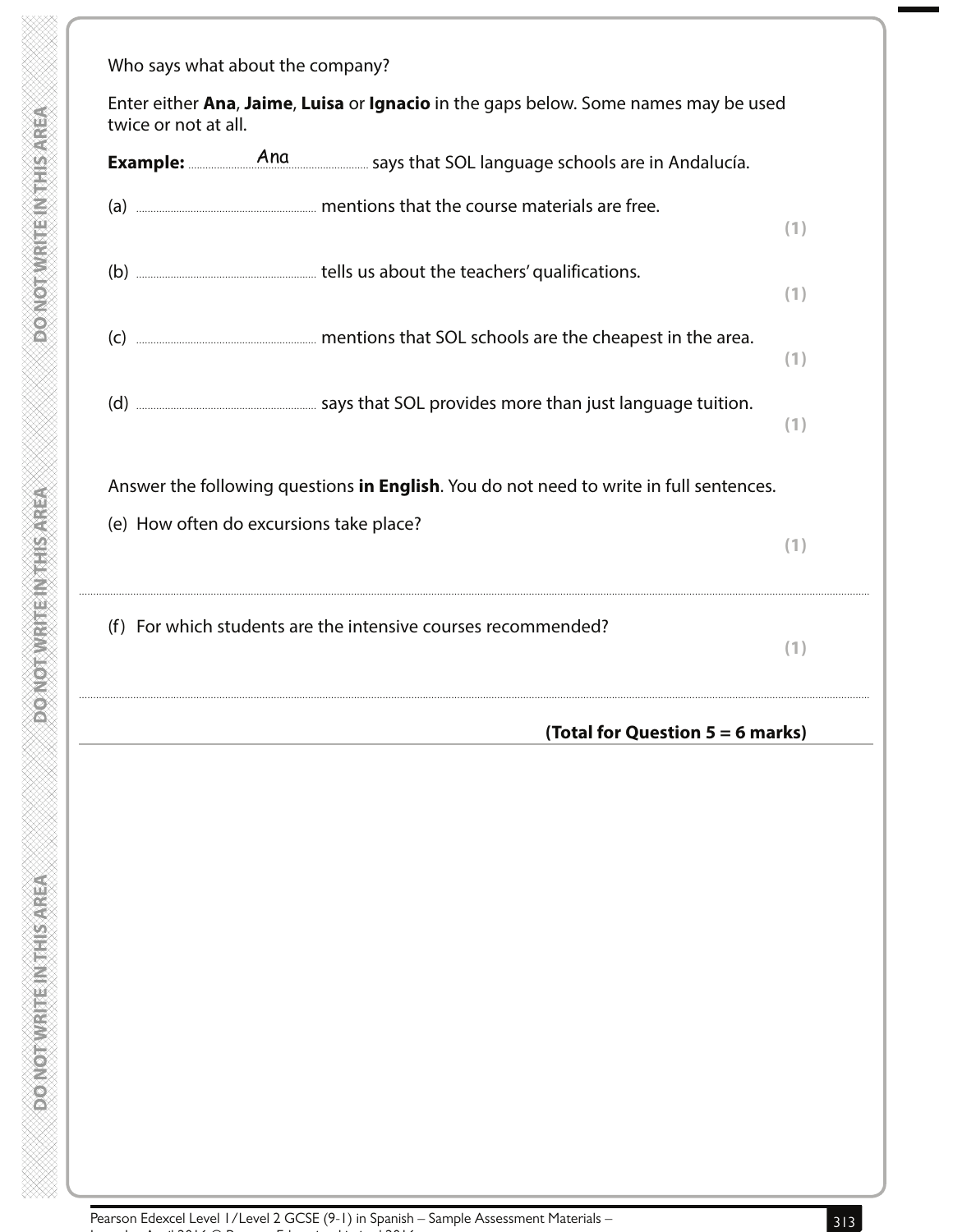# **DOMORATION SERVICES**

policial distribution is the

**6** Read this magazine article about behaviour during football matches.

En las tribunas de muchos estadios, la gran mayoría de los hinchas\* alentará a su equipo. Pero otros, esta pequeña minoría, los violentos, también estarán allí. A estos últimos, el fútbol, como deporte en sí, no les importa demasiado.

La violencia en el fútbol es un problema de grandes consideraciones. En España han habido numerosos enfrentamientos entre los hinchas del Barcelona y del Real Madrid. Más de un espectador ha lanzado un lata de cerveza durante un partido. Esta violencia puede ser tan extrema que en diferentes partes del mundo algunas personas han sufrido serias heridas.

Ahora, hay más legislación para castigar a los perpetradores, también hay cada vez más investigaciones sobre el tema y la gente se siente más segura en los estadios. Sin embargo, a pesar de todos estos esfuerzos la violencia no ha parado. Uno de los problemas es que casi nadie se anima a hablar a micrófono abierto de los hinchas violentos, muchas personas los conocen aunque jamás los señalan con el dedo. Se dice que a veces hasta la policía suele mirar para otro lado cuando estos incidentes ocurren.

Los expertos nos dicen que el erradicar totalmente este problema no será fácil pero que se puede lograr si todos ponen de su parte: jugadores, dirigentes, hinchas, periodistas y policías.

 $*$ hinchas = fans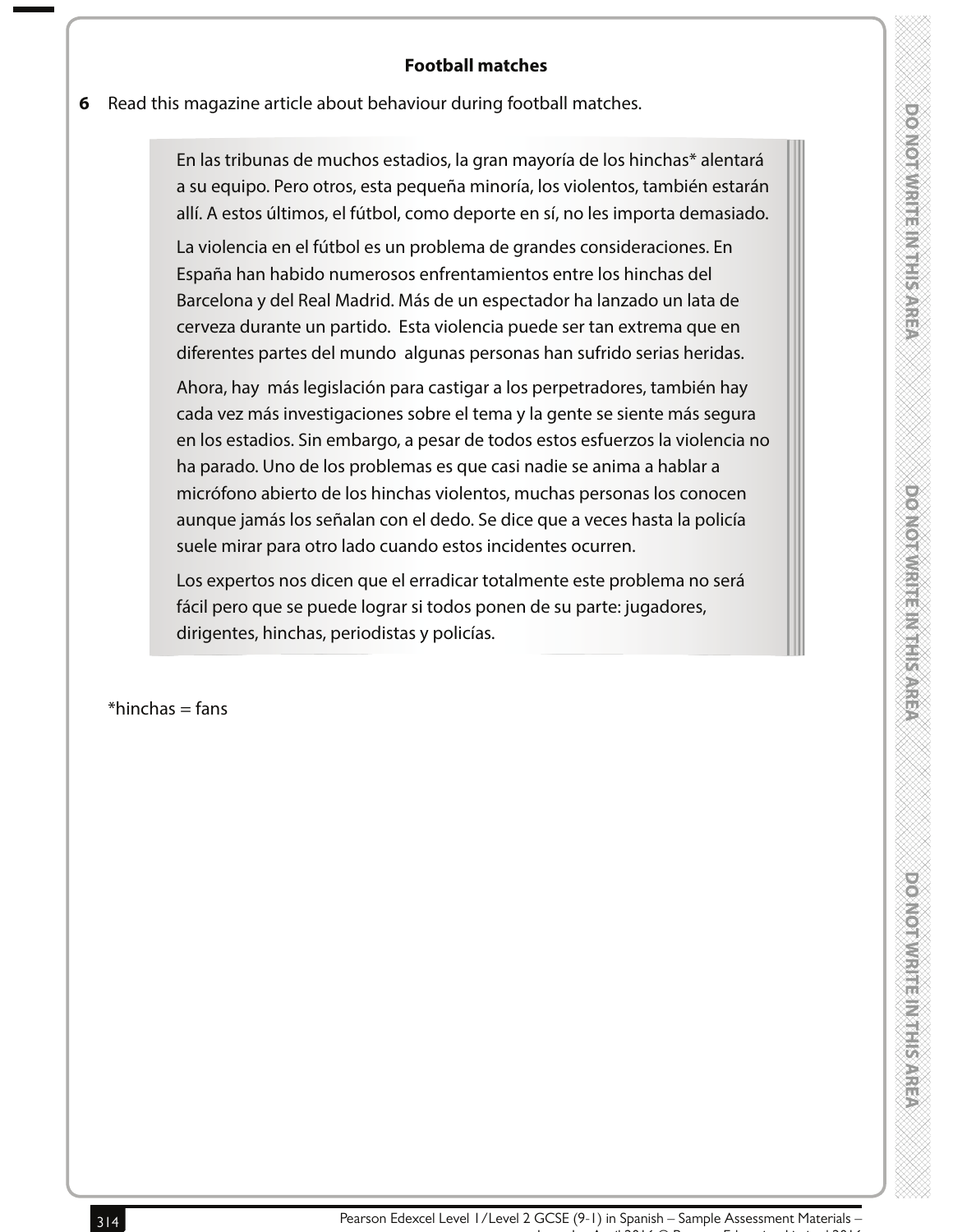(i) What does the article tell us?

| Put a cross $\boxtimes$ in each of the <b>three</b> correct boxes. |  |
|--------------------------------------------------------------------|--|
|--------------------------------------------------------------------|--|

**(3)**

| <b>Example</b> | Many fans go to support their teams.                    |  |
|----------------|---------------------------------------------------------|--|
| A              | Some spectators are not interested in the actual match. |  |
| B              | There are now more laws against hooliganism.            |  |
| C              | Alcohol has been banned from football matches.          |  |
| D              | There are more football hooligans in the stadium.       |  |
| E.             | People are too frightened to name football hooligans.   |  |
| F              | There is not enough research done on football violence. |  |
| G              | Fans often throw stones during matches.                 |  |

Answer the following questions **in English**. You do not need to write in full sentences.

....................................................................................................................................................................................................................................................................................

....................................................................................................................................................................................................................................................................................

(ii) What observation is made about the police at football matches?

**(1)**

(iii) According to the article, how could football hooliganism be solved?

**(1)**

**(Total for Question 6 = 5 marks)**

# **TOTAL FOR SECTION A = 28 MARKS**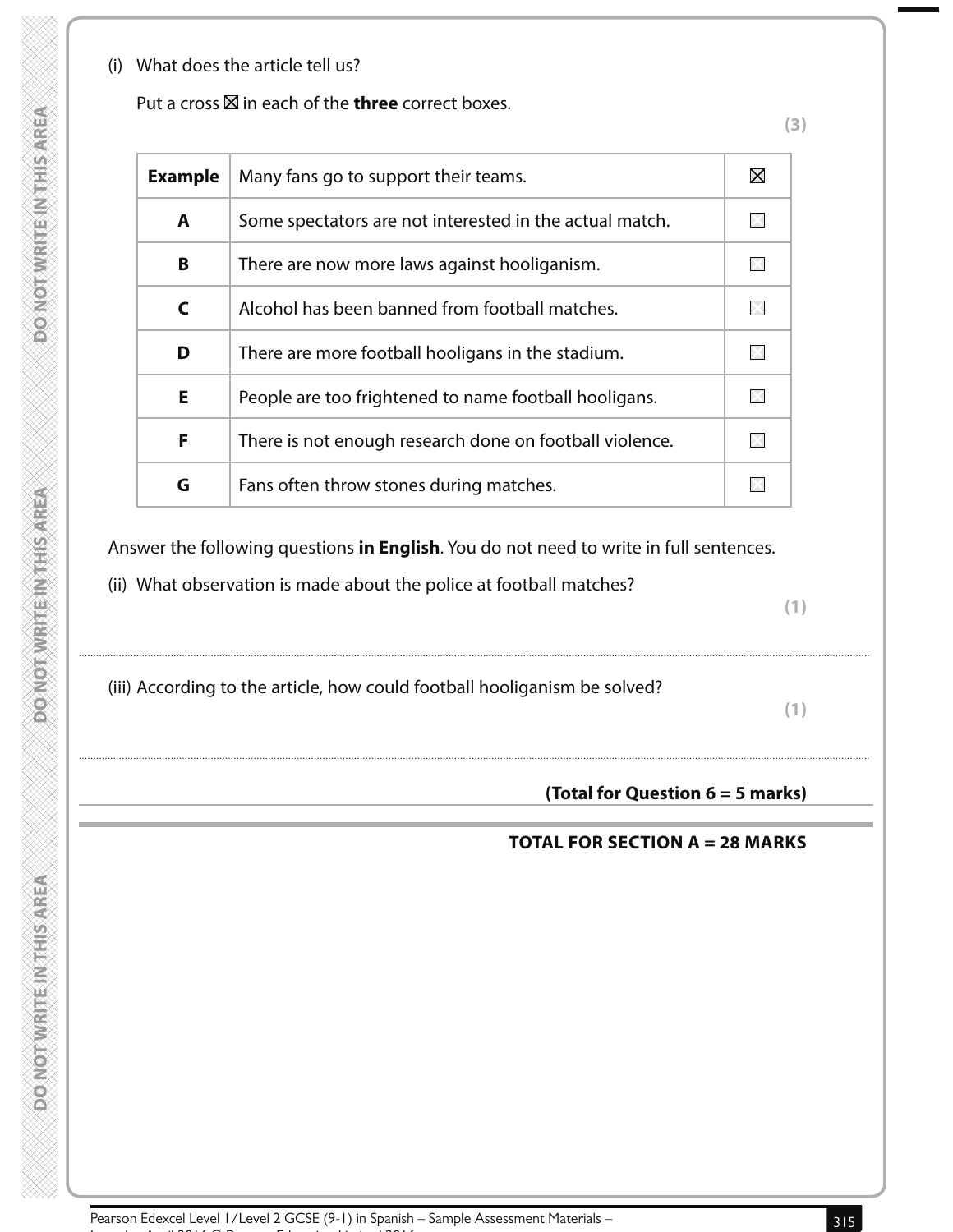### **SECTION B**

#### **El festival internacional de música**

#### **7** Lee este artículo.

El sábado pasado en Barcelona tuvo lugar el festival internacional de música. Comenzó hace muchos años y es popular en todo el mundo.

Como siempre, el festival fue un gran éxito. El ganador del concurso recibió diez euros más que el año pasado y dijo que normalmente prefiere tocar la flauta. Esta vez tuvo que tocar su guitarra porque su flauta estaba rota.

Por la noche el festival comenzó con fuegos artificiales y, después, una demonstración de bailes.

#### Pon una cruz  $\boxtimes$  en la casilla correcta.

 **Ejemplo:** La fiesta fue el…

| $\boxtimes$ | $\overline{A}$ fin de semana     |
|-------------|----------------------------------|
|             | $\boxtimes$   <b>B</b> lunes     |
|             | $\blacksquare$   <b>C</b> martes |
|             | $\boxtimes$ D miércoles          |

(i) Esta fiesta…

| IXI I        | <b>A</b> es bastante antiqua     |
|--------------|----------------------------------|
| BSI 1        | <b>B</b> se hace por primera vez |
| $\mathbb{X}$ | C empezó el año pasado           |
| XII          | <b>D</b> es algo nuevo           |

#### (ii) Mucha gente piensa que esta fiesta es…

| $\times$ 1 | <b>A</b> aburrida                |
|------------|----------------------------------|
|            | $\Box$ <b>B</b> estupenda        |
|            | $\boxtimes$   <b>C</b> diferente |
| <b>EX</b>  | <b>D</b> rara                    |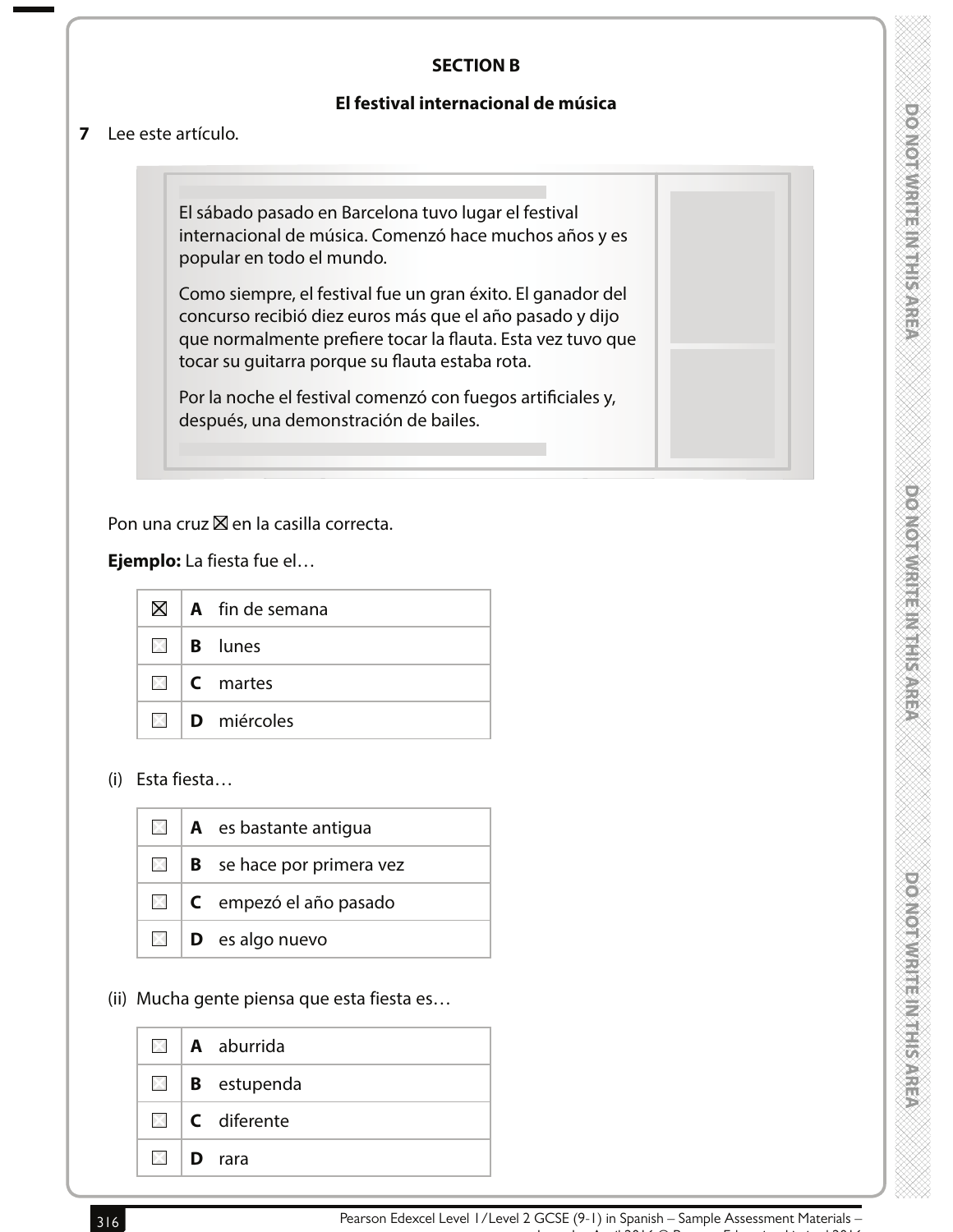**DONOTWRITEINTHISAREA** 

**DOMOTWRITEIN THIS AREA** 

(iii) Este año el premio fue…

| $\times$      | A igual que el año pasado        |
|---------------|----------------------------------|
| $\boxtimes$ 1 | <b>B</b> menor que el año pasado |
| $\times$      | C peor que el año pasado         |
| XI.           | <b>D</b> mayor que el año pasado |

# (iv) Esta vez el ganador tocó…

|  | $\Box$   <b>A</b> el piano       |
|--|----------------------------------|
|  | $\Box$ <b>B</b> la guitarra      |
|  | $\Box$ $\Box$ el violín          |
|  | $\boxtimes$   <b>D</b> la flauta |

(v) Por la noche, el festival empezó con…

|          | $\boxtimes$   A una cena                  |
|----------|-------------------------------------------|
|          | $\boxtimes$   <b>B</b> un baile           |
|          | $\mathbb{N}$ $\mathsf{C}$ un vaso de vino |
| $\times$ | <b>D</b> un espectáculo                   |

## **(Total for Question 7 = 5 marks)**

Pearson Edexcel Level 1/Level 2 GCSE (9-1) in Spanish – Sample Assessment Materials –<br>. Issue 1 – April 2016 © Pearson Education Limited 2016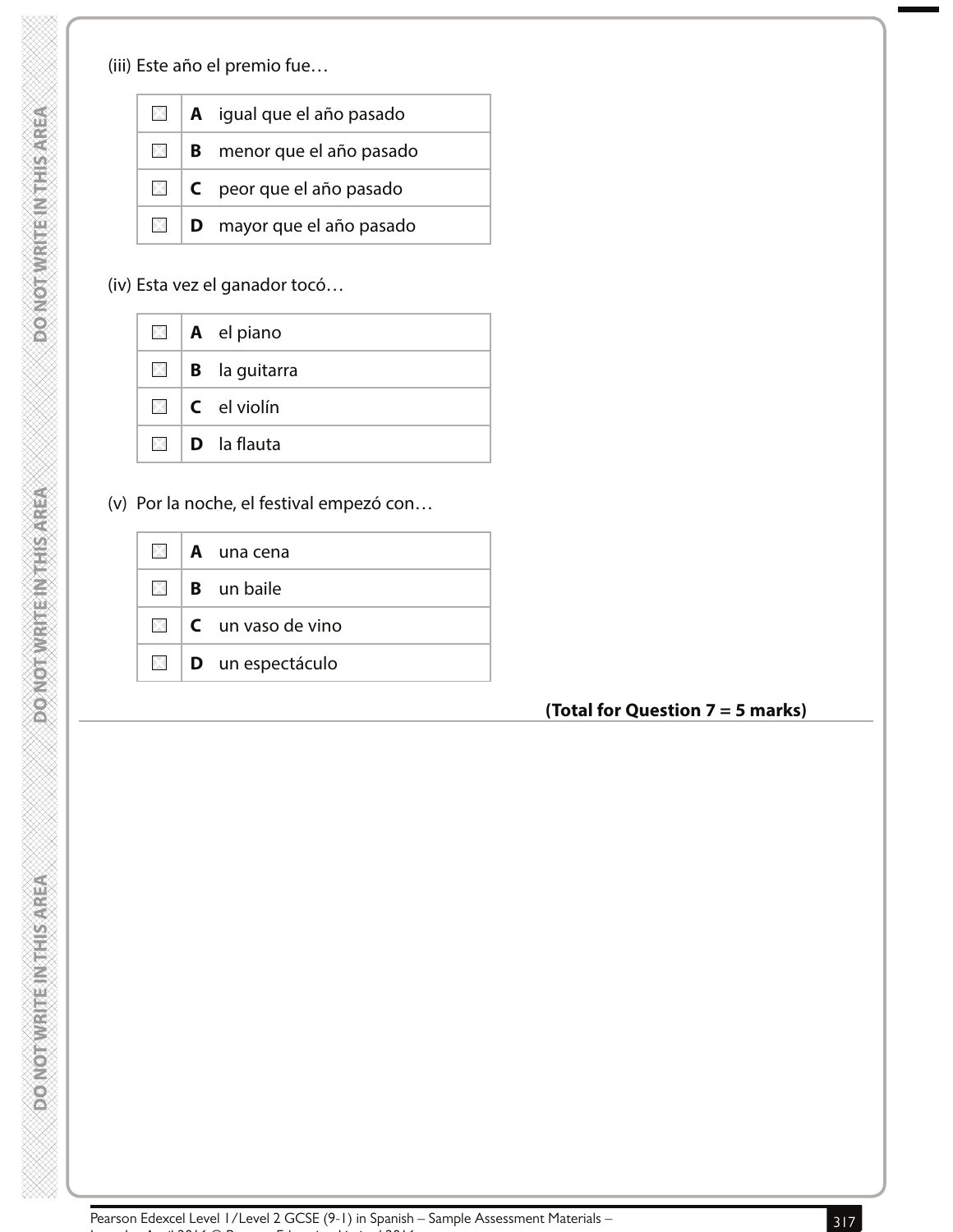policient et al. et al. et al. et al.

**Drotterwisms Millies Area** 

#### **Protege nuestro planeta**

**8** Lee esta información sobre proyectos medio ambientales.

#### **Proyecto Río**

Durante este agosto un equipo va a limpiar el río local. Vas a necesitar pantalones impermeables. Solamente para gente que sabe nadar bien. No es apto para menores de dieciséis años.

#### **Proyecto Playa**

La primavera es el tiempo perfecto para limpiar nuestra playa. Trabajando solo vas a recoger todo tipo de basura. Para tu seguridad, tienes que tener más de catorce años.

#### **Proyecto Bosque**

¿Te preocupan los hábitats de la fauna local? Durante el otoño vamos a trabajar en el bosque, limpiando el área y plantando árboles para ayudar a diferentes especies.

# **Proyecto Ciudad**

En diciembre vamos a limpiar la basura de las calles en preparación para la Navidad. También hay actividades especiales para los pequeños.

 ¿Cuál es el proyecto ideal? Escoge entre **Río**, **Playa**, **Bosque** o **Ciudad**. Puedes usar palabras más de una vez.

|  | Playa                              |     |
|--|------------------------------------|-----|
|  |                                    | (1) |
|  |                                    | (1) |
|  |                                    | (1) |
|  |                                    | (1) |
|  |                                    | (1) |
|  | (Total for Question $8 = 5$ marks) |     |

Pearson Edexcel Level 1/Level 2 GCSE (9-1) in Spanish – Sample Assessment Materials –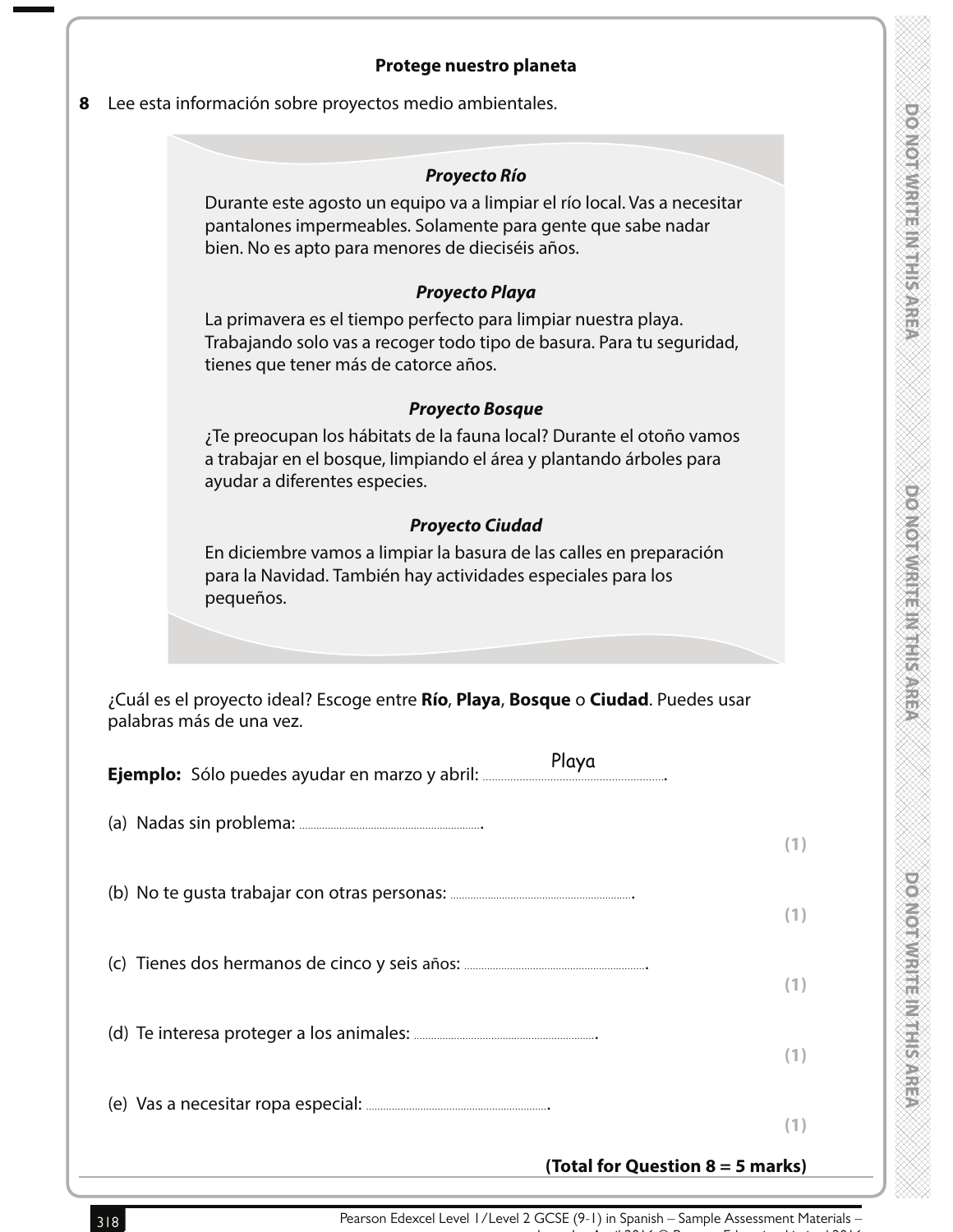#### **BLANK PAGE**

# **QUESTION 9 BEGINS ON THE NEXT PAGE.**

**DOONOTWRITENTHIS AREA** 

**PONOTWRITE INTHISAREA** 

**DONOTWRITEINTHIS AREA**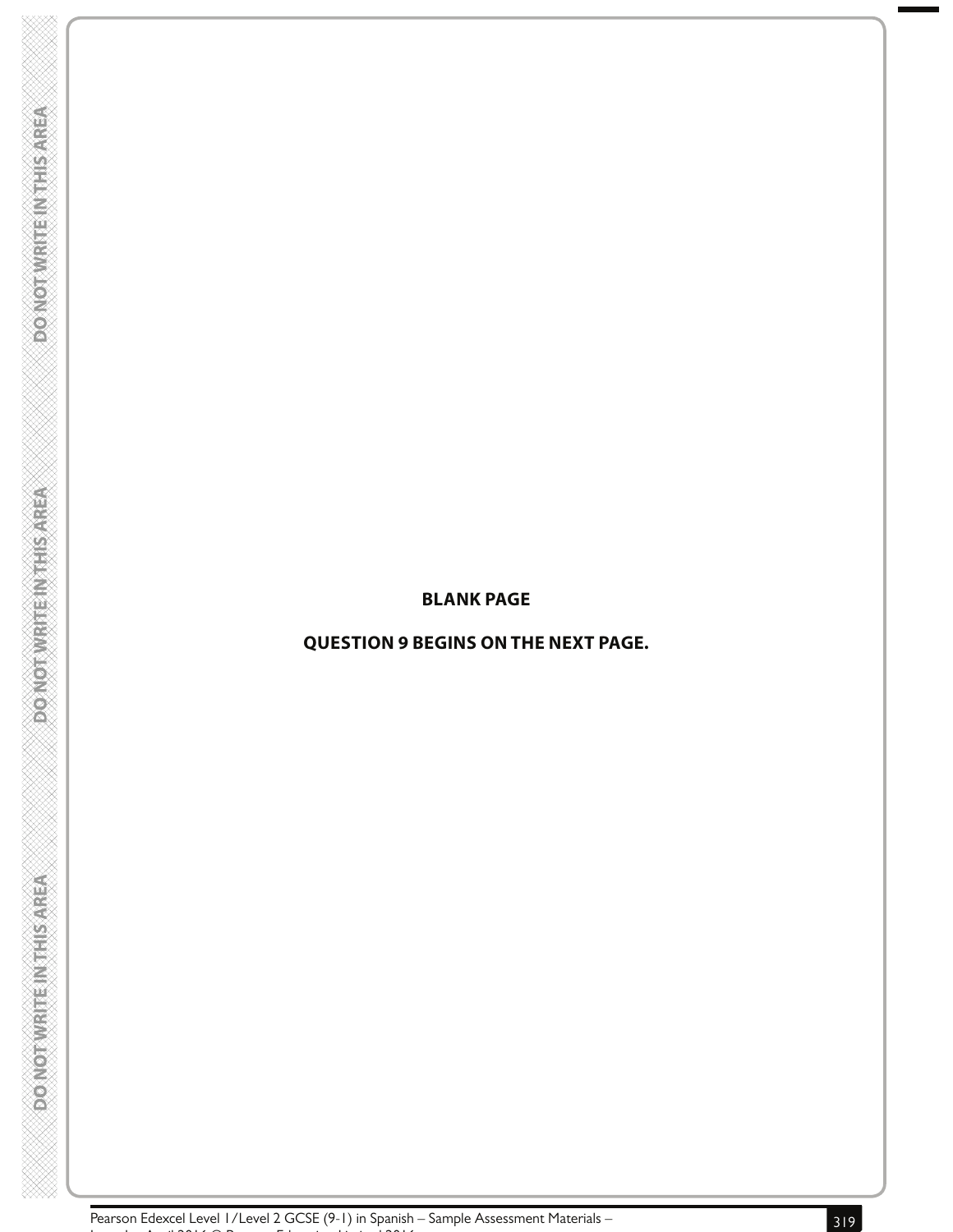#### **Nuestra ciudad**

**9** Lee este informe que analiza los problemas en el centro de Burgos y algunas de las soluciones.

> Muchas ciudades españolas presentan una problemática común, que es el fuerte proceso de concentración de población y actividades en el centro de la ciudad, y Burgos no es diferente. Esto ha causado congestión en esta parte de la ciudad que está relacionado con el creciente número de empleados que acuden a esta zona diariamente.

> Sin tener que hacer un gran gasto, el ayuntamiento ha mejorado la red urbana de autobuses. El resultado es que se han modificado las rutas de los autobuses que pasan con más frecuencia y se ha aumentado el número de paradas. También se han desviado los camiones para que no pasen por el centro de la ciudad. Estas medidas han servido para aliviar los problemas de atascos y también para evitar los humos nocivos que emiten estos vehículos y hacer nuestras calles más seguras.

> Otro problema es la situación del comercio urbano, que se enfrenta a cambios muy importantes. Actualmente la gente es más exigente y quiere tener una amplia variedad de negocios y, sobre todo, horarios de apertura flexibles. Burgos ya ha adaptado y cambiado. Actualmente, el centro de esta ciudad es atractivo con un comercio organizado, servicios de ocio y actividades para todo el público.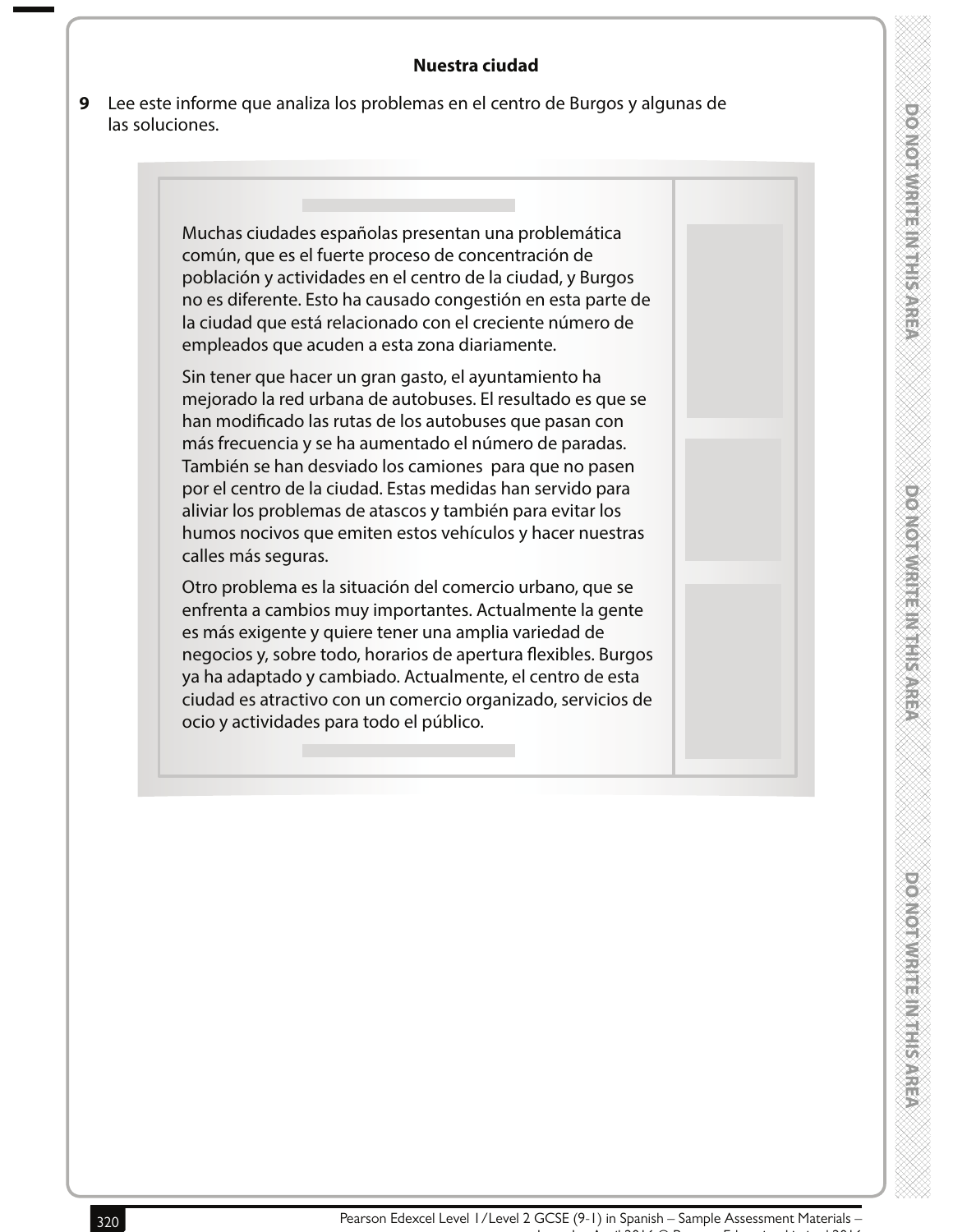Contesta las preguntas en español. No tienes que escribir frases completas. (a) ¿Por qué el número de habitantes presenta un problema en las ciudades españolas?  $(1)$ (b) ¿Cómo sabemos que no era caro mejorar el transporte público?  $(1)$ (c) ¿Qué mejora ha tenido un impacto positivo en el medio ambiente?  $(1)$ (d) ¿Qué es lo más importante que quieren tener los consumidores hoy en día?  $(1)$ (e) Explica cómo sabemos que el impacto de todos los cambios en el comercio urbano ha sido positivo.  $(1)$ (Total for Question 9 = 5 marks) **TOTAL FOR SECTION B = 15 MARKS** 

**ROADORAMENTE ANGELSARE** 

**RESINGLIFICATE IN ACCONDED** 

**DOMOTWRITEINTHIS AREA**